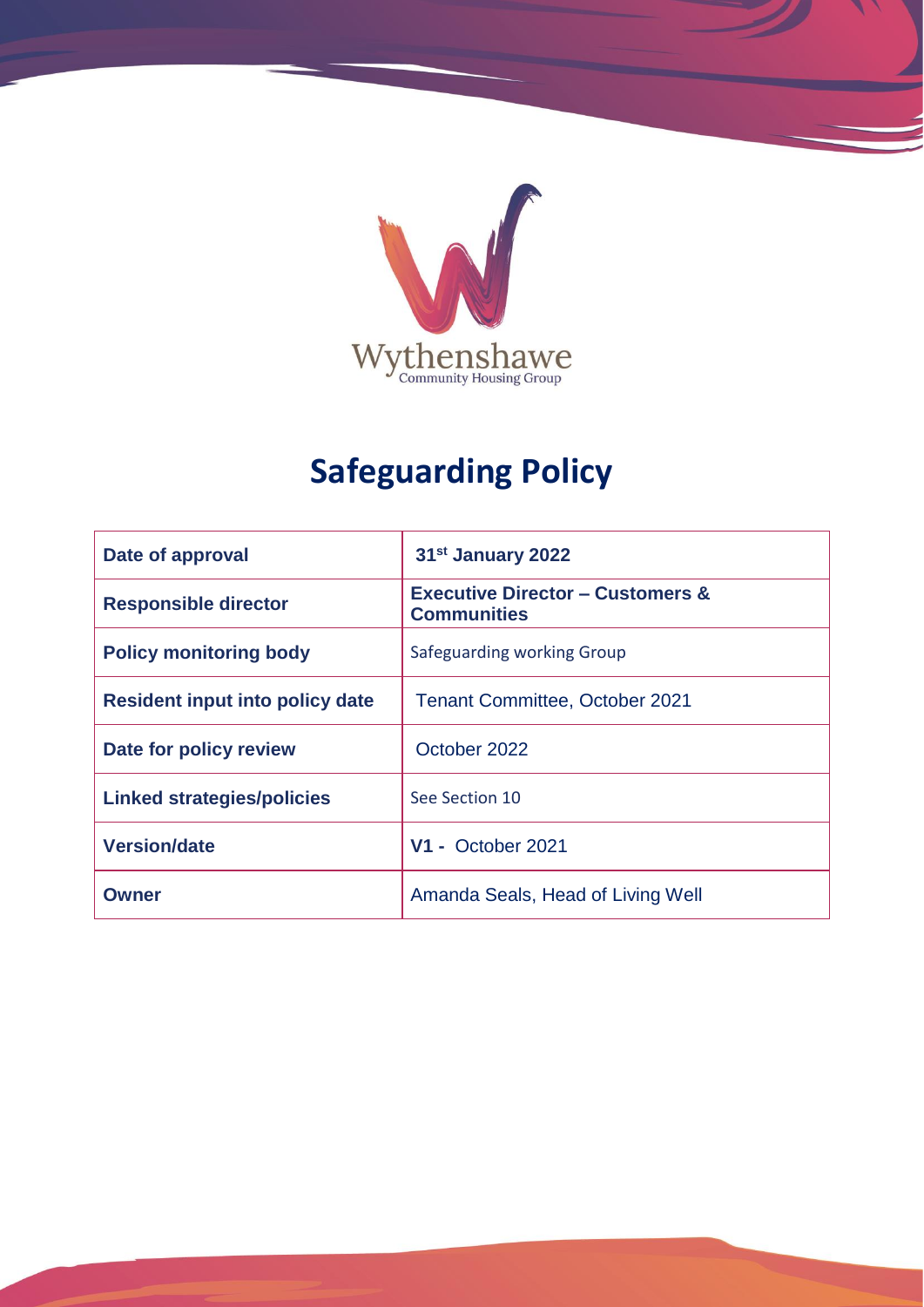#### **1. Introduction**

- 1.1 Wythenshawe Community Housing Group ("the Group", "WCHG") is a community-based landlord, providing a number of services to the tenants & residents of Wythenshawe.
- 1.2 This policy outlines WCHG's approach to the safeguarding of both children and adults at risk, and our commitment to working collaboratively with Manchester City Council and other partners to effectively safeguard vulnerable people.

## **2. Relevant Legislation,Scope and Definitions**

- 2.1 This policy applies to all tenants and families of Wythenshawe Community Housing Group and all users of the Group's facilities or services. It also applies to young people and vulnerable adults who may take placements or work experience, apprenticeships or other forms of work training or volunteer programmes with WCHG. It applies to all staff, colleagues and volunteers who work with, or come into contact with children, young people and adults at risk. The Group has responsibilities under the Children's Acts 1989 and 2004 to safeguard children at risk of abuse and neglect and under the Care Act 2014 and the Mental Capacity Act 2005 to safeguard adults with care and support needs.
- 2.2 Whilst neither the [Care Act 2014](http://www.legislation.gov.uk/ukpga/2014/23/contents/enacted) nor its [statutory guidance](https://www.gov.uk/government/publications/care-act-statutory-guidance/care-and-support-statutory-guidance) specifically defines abuse, it does state that professionals should not limit their view of what constitutes abuse or neglect as it can take many forms and the circumstances of the individual case should always be considered.

The Care Act statutory guidance goes on to provide a detailed definition of each of the ten types of abuse which is listed below. Further to this, the guidance highlights that incidents of abuse may be one-off or multiple, and affect one person or more. Therefore professionals should look beyond single incidents or individuals to identify patterns of harm.

Abuse can take many forms including:

- 1. Sexual (including sexting, child grooming and cuckooing)
- 2. Physical (including cuckooing)
- 3. Emotional (including cyberbullying and cuckooing)
- 4. Psychological (including cuckooing)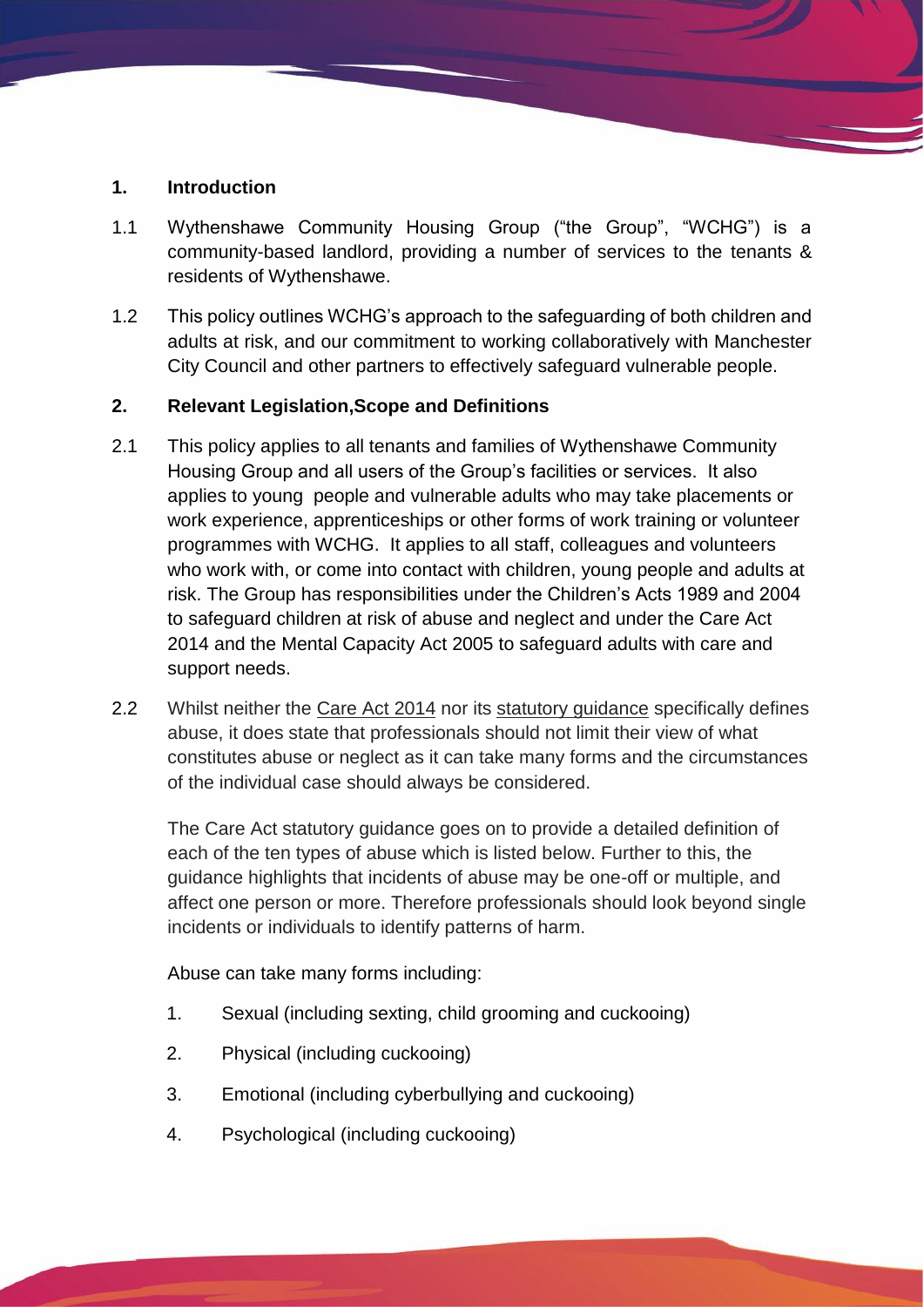- 5. Financial (including cuckooing)
- 6. Neglect
- 7. Domestic Violence or Abuse
- 8. Modern Slavery
- 9. Organisational or Institutional abuse
- 10. Discriminatory Abuse
- 2.3 Abuse may include poor care practices, bullying or humiliating, or not allowing contact with friends and family. Abuse often involves criminal acts. Abuse can be a single act or may continue over a long period. It can be unintentional or deliberate, but will result in harm to the victim, either physically, emotionally or in its effect on the person's wellbeing or development.'
- 2.4 Children and young people are those below the age of 18 years.
- 2.5 Adults at risk are defined as:
	- Aged 18 years and over
	- Are, or may be, in need of Community Care Services because of learning or physical disability, older age or physical or mental illness
	- Are, or may be, unable to take care of themselves, or unable to protect themselves from harm or exploitation by others

#### **3. Objectives**

3.1 The objectives of this policy are set in line with Manchester City Council's [Safeguarding Standard](https://www.manchestersafeguardingpartnership.co.uk/resource/manchester-safeguarding-standard-2/) and the [Self Neglect Strategy and Toolkit](https://manchestercommunitycentral.org/news/manchester-safeguarding-boards-self-neglect-strategy-and-toolkit) and aim to provide effective guidance for all our staff to be able to identify potential safeguarding issues, and for us to investigate and refer cases where necessary.

#### **WCHG's objectives are:**

3.2 To comply with all relevant legislation and best practice and ensure that this policy and toolkit are published and promoted within the organisation so that all staff are made aware of their responsibility to be vigilant about safeguarding issues, their own conduct, and how to respond to any concerns or suspicions they may have.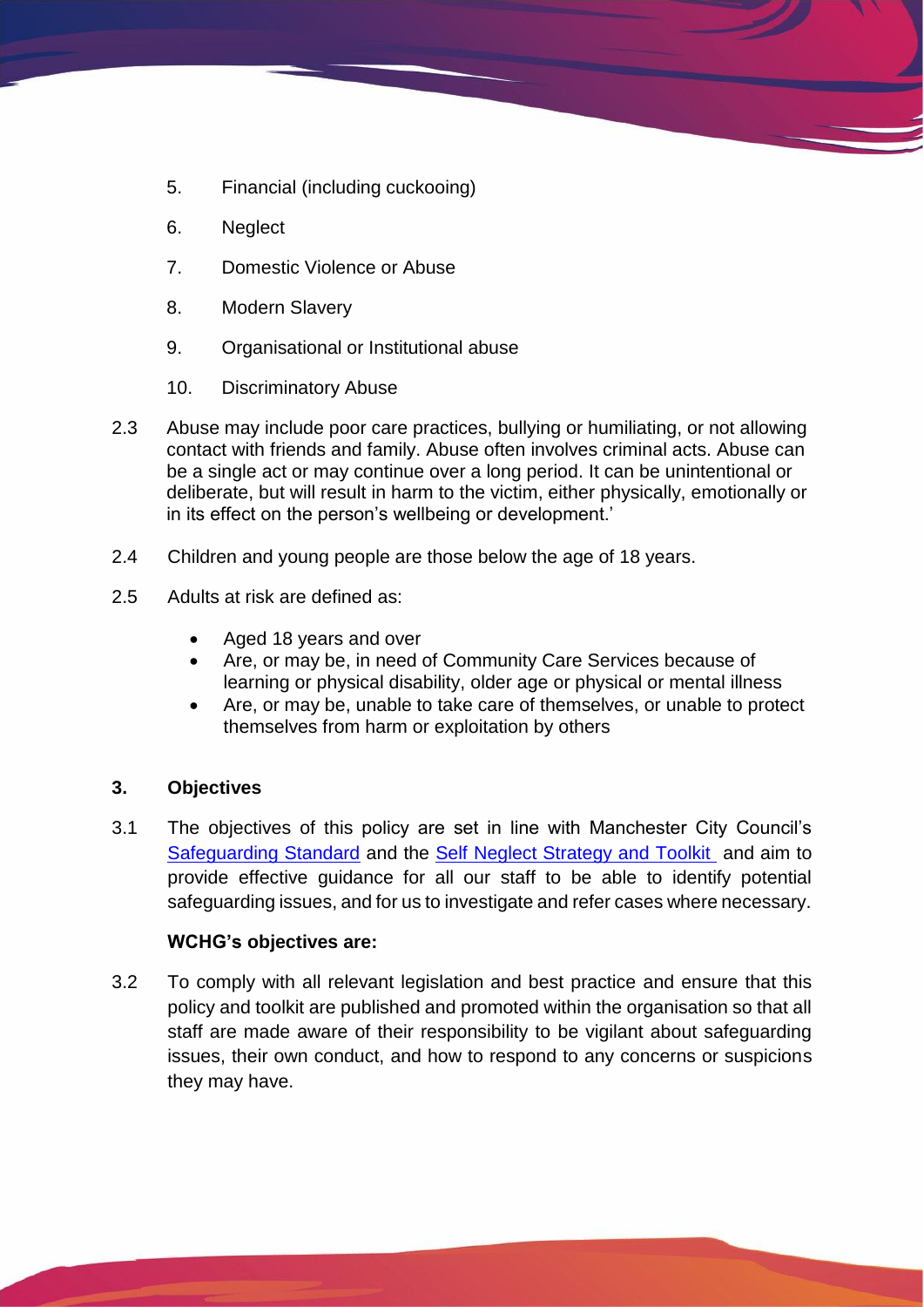- 3.3 To ensure a prompt and proportionate response when it appears that a child, young person or adult at risk may be at risk of abuse or neglect.
- 3.4 To work with partner agencies and Manchester City Council to minimise risk and to ensure that where concerns are identified, they are swiftly and appropriately raised, and information is effectively shared.
- 3.5 To ensure that the policy is publicised so that children, young people and vulnerable adults are aware of the Group's approach and responsibilities.
- 3.6 Each member of staff at WCHG has a 'legal duty of care' to act in the best interest of its tenants and therefore everyone is responsible for safeguarding the people we work with, taking actions to avoid abuse occurring and reporting incidents when they occur

#### **4. Policy**

- 4.1 The Group will comply with Manchester City Council's Safeguarding Standards and we aim to ensure that our staff are equipped to identify and investigate cases as appropriate, making further referrals as needed.
- 4.2 We will:
	- Ensure our services are open and accessible, take users' views into account, and promote equal access
	- Promote our safeguarding commitment to users with a digital first approach providing information on our website and provide a contact telephone number to enable users to raise any safeguarding concerns.
	- Support and encourage individuals to recognise abuse and ensure this is easy to report
	- Investigate appropriately all potential safeguarding cases and carry out a risk assessment so that appropriate referrals or support can be effected
	- Treat all concerns confidentially, on a need-to-know basis
	- Share information with partners in the best interests of the person to ensure that their safety and security is the overriding factor in any process, within the guidelines of General Data Protection Regulation
	- Work in partnership with other agencies, and collaborate with the [Manchester Safeguarding Partnership](https://www.manchestersafeguardingpartnership.co.uk/) as required, incorporating learning from serious case reviews as appropriate
	- Promote e-safety to protect children, young people and adults at risk from harm whilst using technology and the internet
	- Have a named Safeguarding Lead, and a member of our Board who champions safeguarding for the Group
	- Promote details for staff who lead on safeguarding investigations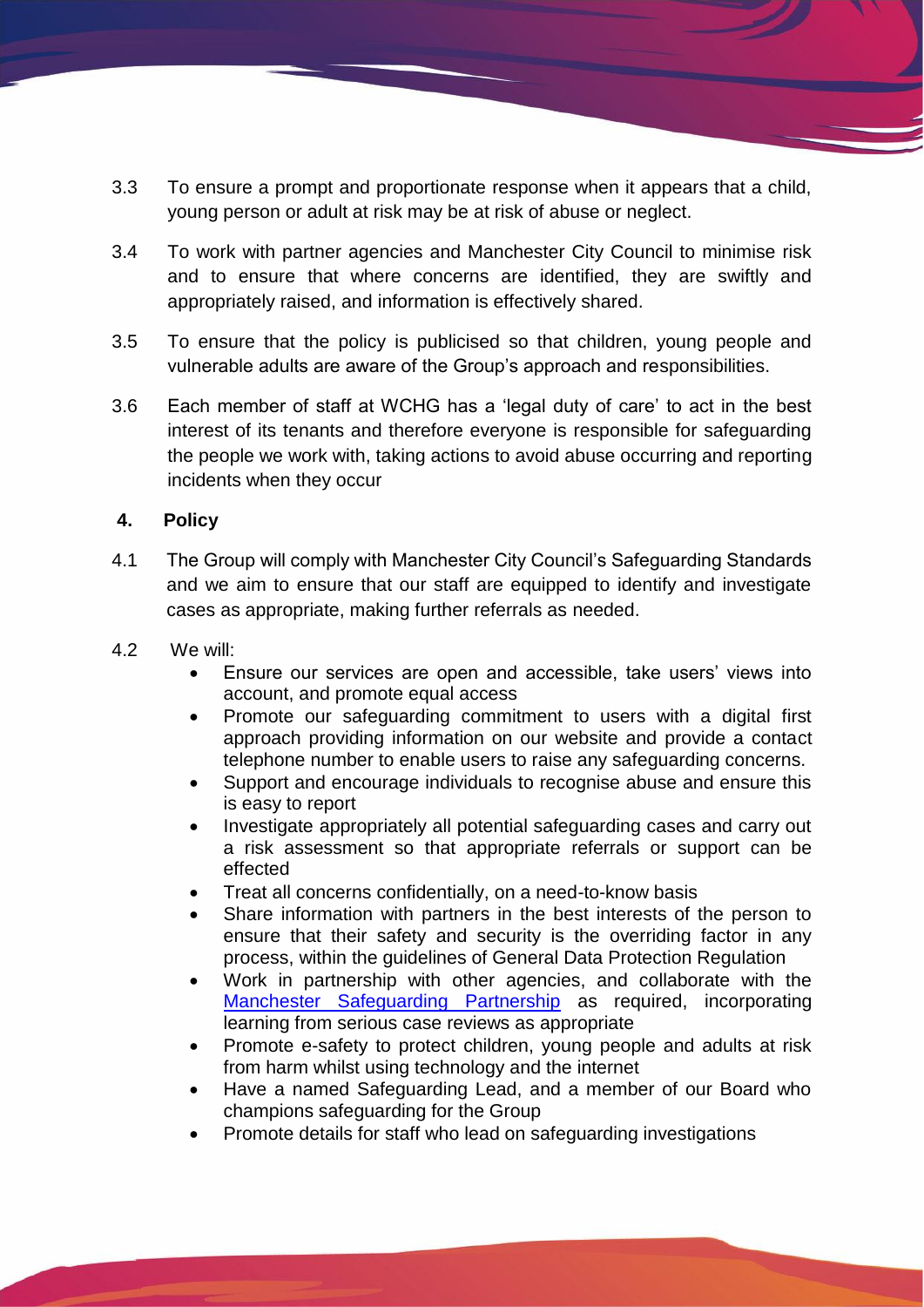- Ensure adequate training is available for all safeguarding leads and that other members of staff receive regular information briefings
- Ensure that safer staffing is adhered to, and recruitment processes reflect this, with a probation period and induction, and Disclosure and Barring Service (DBS) checks are completed where necessary
- Respond to allegations against staff using the Manchester Safeguarding Partnership guidelines. Where relevant, we will use the Group's own disciplinary procedures and, where appropriate, referral to external organisations
- Provide guidance for employees managing working relationships with young people who may be part of the organisation as volunteers, work placements, apprenticeships or any such work training programme.
- Ensure that the vulnerable residents of our Sheltered and Extra Care schemes are adequately protected by ensuring our on-site staff are appropriately briefed and know how to raise a concern appropriately – this may be in relation to care being received or family members and needs to be managed sensitively and provide regular discussion and information for residents through resident's meetings.
- Support the delivery of the Group's Slavery and Human Trafficking Statement, by referring any causes for concern in line with the Safeguarding Policy. Taking advice from the [Modern Slavery Helpline.](https://www.unseenuk.org/about-us/contact-us/)
- Ensure operating systems of management, supervision, internal inspection and quality control have the potential to reveal abuse where it exists

## **5 Training**

- We will support staff, board members and volunteers across our business in understanding how to recognise the signs of abuse and what to do if they have a concern via annual safeguarding briefings
- A training matrix will be used to ensure that staff who have safeguarding responsibilities receive adequate training and that this is refreshed at least every three years
- We will monitor training records so that we are able to offer training opportunities where there are gaps
- Training and support are available for staff managing working relationships with young people and vulnerable adults who may be part of the organisation as volunteers, work placements, apprenticeships or any such work training programme

#### **6. Responsibility and Reporting**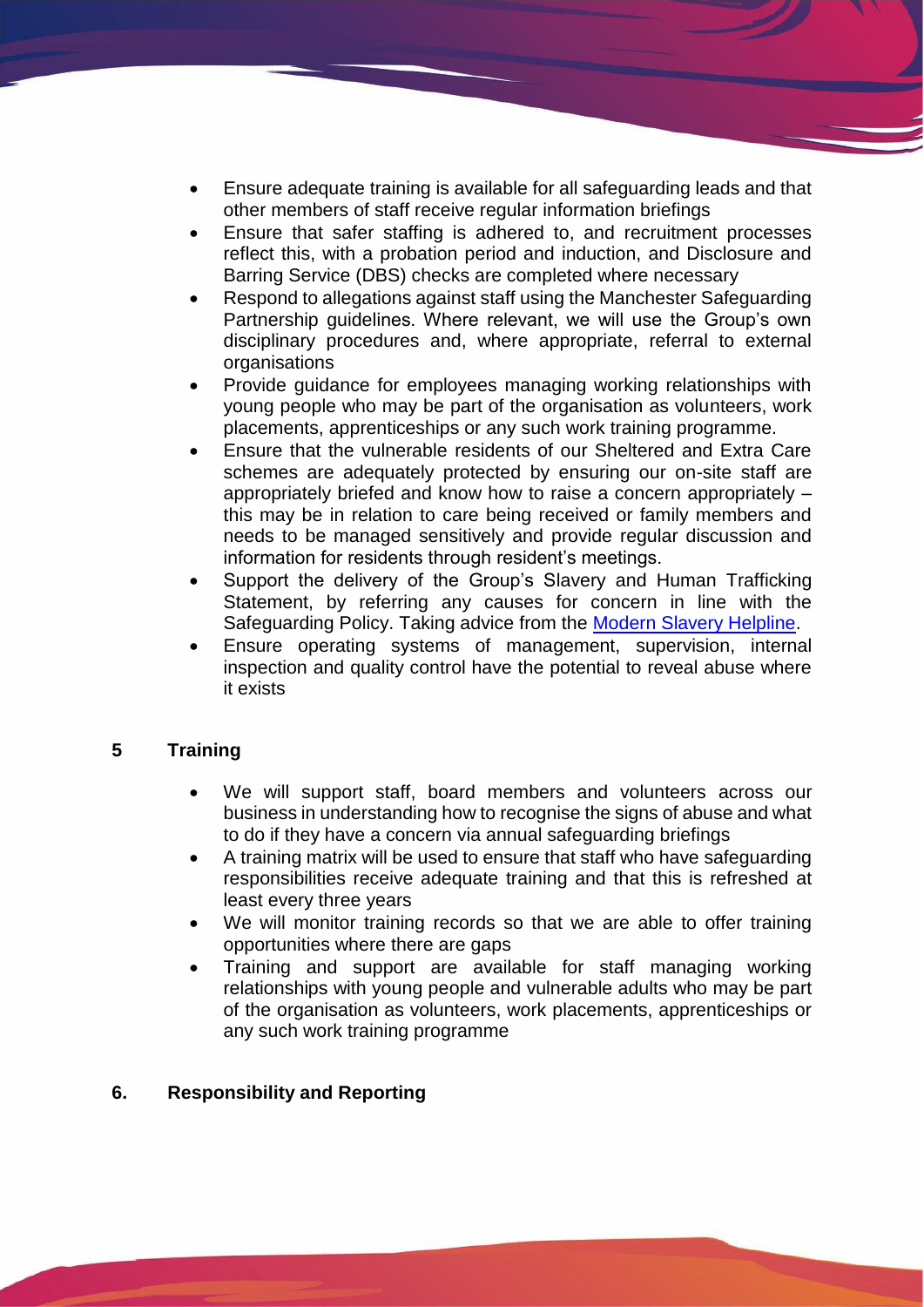- 6.1 The Executive Director of Customers & Communities shall act as WCHG's Safeguarding Lead and shall be responsible for the implementation and review of this policy.
- 6.2 Safeguarding data will be provided to the Leadership Team on a monthly basis. The data will include all referrals recorded including actual or any potential safeguarding concerns received. Data will also include referrals made to partner agencies such as Adults and Children's Services. An annual report is taken to the board to provide assurance through the governance process of the safeguarding activity of the organisation
- 6.3 All referrals will be assessed and if immediate action is required then urgent contact will be made in order to fully understand the concerns. If no immediate action is required, the case will be allocated to the relevant co-ordinator for assessment and signposting or support.
- 6.4 Priority must at all times be to keep the child or adult at risk safe and to minimise the potential risk of significant harm.
- 6.5 When dealing with disclosures of actual, or suspected abuse outside of normal working hours, procedures are in principle the same as those for normal working hours. The Out of Hours Duty Manager will deal with the referral, and escalate appropriately as required.

## **7. Crisis Situation**

- 7.1 In the event of a national or local crisis, such as the COVID-19 pandemic, which increases risk of harm, the Group may use its customer data to identify vulnerable people and children at increased risk of abuse. We will work with local agencies and partners to support any identified individuals with the following:-
	- contact individuals to check on their welfare
	- co-ordinate necessary support such as food bank parcels
	- liaise with internal and external agencies on an individual's behalf

## **8. Consultation, Monitoring and Review**

8.1 The Safeguarding Policy is reviewed annually, and an annual update to Board will provide an assurance of our compliance.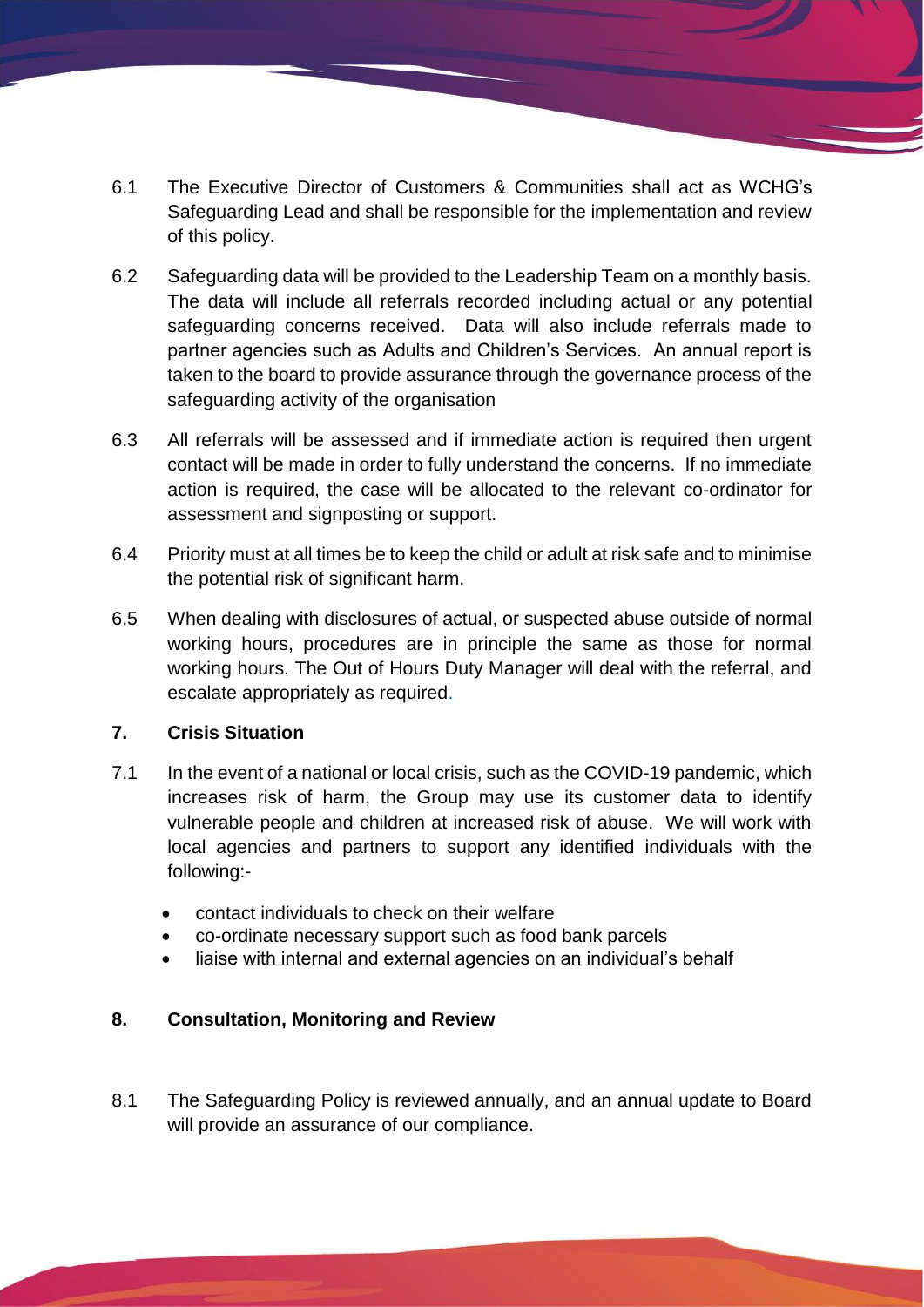## **9. Equality & Diversity**

- 9.1 The Group ensures that the Safeguarding Policy and procedure is accessible to its diverse customers and will take into account the different needs of our customers when considering action.
- 9.2 WCHG recognises that customers of all races, ages, religions, gender, sexual orientation, literacy levels and disability should be treated equally and fairly.
- 9.3 WCHG will provide information in languages other than English, in Braille, Large Print, audio and in easy read formats. Our receptions and interview rooms are fitted with a hearing loop system.
- 9.4 If you require assistance with translation of this policy, large print, easy read, braille, or an audio copy, contact us by phone on: 0300 111 0000 or: 0800 633 5500 or by email: [communications@wchg.org.uk](mailto:communications@wchg.org.uk)

### **10 Associated Strategies, Policies and Documents**

- Hoarding Policy
- Domestic Abuse Policy
- Financial Inclusion Strategy
- Health and Wellbeing Strategy
- Community Safety Strategy
- Support Strategy
- Whistleblowing Policy
- Critical Incident Policy
- Disciplinary Policy
- Code of conduct
- Professional boundaries
- Recruitment and selection policy
- Data protection policy

#### **Reference material**

- [Greater Manchester Safeguarding Children Procedures Manual](http://greatermanchesterscb.proceduresonline.com/chapters/contents.html) (updated June 2020)
- [Working Together to Safeguard Children -](https://www.gov.uk/government/publications/working-together-to-safeguard-children--2) A guide to inter-agency working to [safeguard and promote the welfare of children](https://www.gov.uk/government/publications/working-together-to-safeguard-children--2) (July 2018)